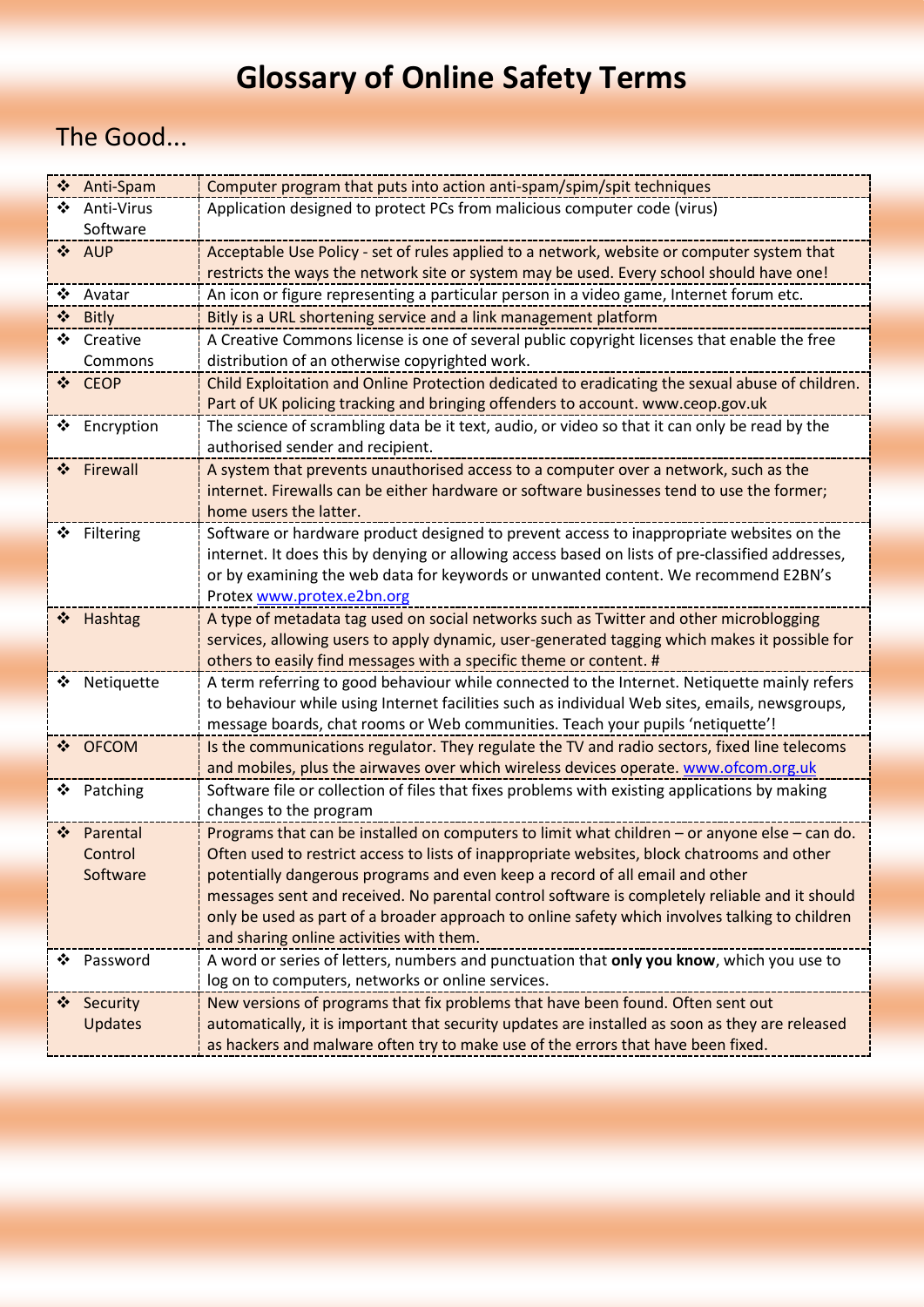## The Bad...

| ❖ Clickbait                | A web link designed to entice users to go to a particular piece of online content usually with<br>the aim of generating revenue from online advertising of at the expense of quality or<br>accuracy.                                                                                                                                                |
|----------------------------|-----------------------------------------------------------------------------------------------------------------------------------------------------------------------------------------------------------------------------------------------------------------------------------------------------------------------------------------------------|
| <b>Cyber Bullying</b><br>❖ | When the Internet, mobile phones or other devices are used to send or post text or images<br>intended to hurt or embarrass or harm another person.                                                                                                                                                                                                  |
| ❖ Cyberstalking            | Using information and communication technology, particularly the Internet, to harass an<br>individual, group of individuals or organisation.                                                                                                                                                                                                        |
| Digital Dirt<br>❖          | Approach adopted by some employers checking social network sites to<br>see if prospective employees are drinking too much, doing drugs, trashing<br>former employers, or letting out trade secrets on their profiles.                                                                                                                               |
| ❖ Flaming                  | A hostile and insulting interaction between internet users. It usually occurs in discussion<br>boards.                                                                                                                                                                                                                                              |
| Ghosting<br>❖              | The practice of ending a personal relationship with someone by suddenly and without<br>explanation withdrawing from all communication                                                                                                                                                                                                               |
| ❖ Grooming                 | The actions undertaken by a paedophile to befriend and establish an emotional connection<br>with a child in order to lower the child's inhibitions in preparation for sexual abuse and/or<br>rape. Paedophiles may initiate online conversations with potential victims to extract<br>information about location, interests and sexual experiences. |
| Hacking<br>❖               | Slang term used to describe illegal access of computer systems by unauthorised users.                                                                                                                                                                                                                                                               |
| ❖ Happy Slapping           | Taking and publishing pictures of assault online.                                                                                                                                                                                                                                                                                                   |
| <b>Identity Theft</b><br>❖ | The practice of stealing personal details (e.g. name, birth date, credit card number) and using<br>them illegally.                                                                                                                                                                                                                                  |
| ❖ Illegal Content          | Material which is illegal under national legislation. The most common types of such content<br>are images of sexual abuse of children, extreme sexual violence, and hate and xenophobia<br>websites.                                                                                                                                                |
| Leeching<br>❖              | Benefiting, usually deliberately but not necessarily illegally, from others' information or effort<br>but not offering anything in return.                                                                                                                                                                                                          |
| Malware                    | Malicious software that is designed to infiltrate or damage a computer system without the<br>owner's informed consent. It includes computer viruses, worms, Trojan horses, spyware,<br>dishonest adware and other malicious and unwanted software.                                                                                                  |
| Pharming<br>❖              | The process of collecting information from a computer by hidden means -often makes use of<br>computer programs called spyware.                                                                                                                                                                                                                      |
| Phishing<br>❖              | The criminally fraudulent process of attempting to acquire sensitive information such as<br>usernames, passwords and credit card details by masquerading as a trustworthy entity in an<br>electronic communication.                                                                                                                                 |
| Sexting<br>❖               | The sending of explicit pictures (often self portraits) by multimedia text message, usually via a<br>mobile phone.                                                                                                                                                                                                                                  |
| Spim and Spit              | Like spam but via Instant messaging (Spim) or VOIP (Spit).                                                                                                                                                                                                                                                                                          |
| Spyware<br>❖               | Malware that secretly attached to files downloaded from the internet. Spyware usually installs<br>itself on the computer and monitors activity in order to send private information to third<br>parties.                                                                                                                                            |
| Trojan<br>❖                | A computer program that takes control of the computer it is installed upon without the<br>knowledge of the owner and is designed to access or damage sensitive data.                                                                                                                                                                                |
| Troll                      | Someone who posts inflammatory, or off-topic messages in an online community, such as an<br>online discussion forum, chat room, or blog, with the primary intent of provoking readers into<br>an emotional response or of otherwise disrupting normal on-topic discussion.                                                                          |